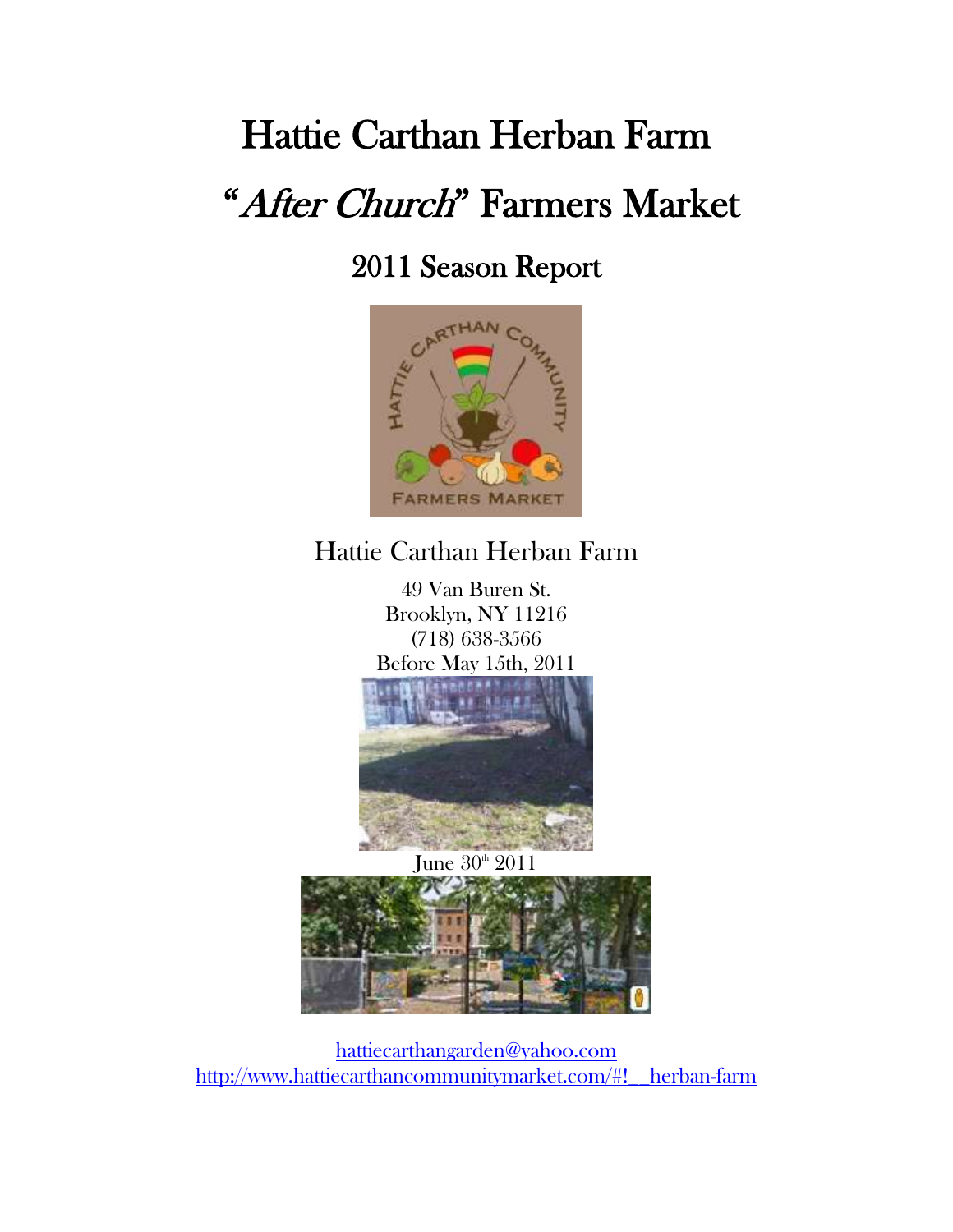

The Hattie Carthan Herban farm and After Church market are grateful to our 2011 Fiscal Sponsor Baileys Inc.

> Farm Funder – Jesse Noyes Foundation Market Funder Govenor Cuomo's Fresh Connect Initiative

Collaborating community partners Hattie Carthan community market Greenthumb GrowNYC GreenGuerrillas Just Food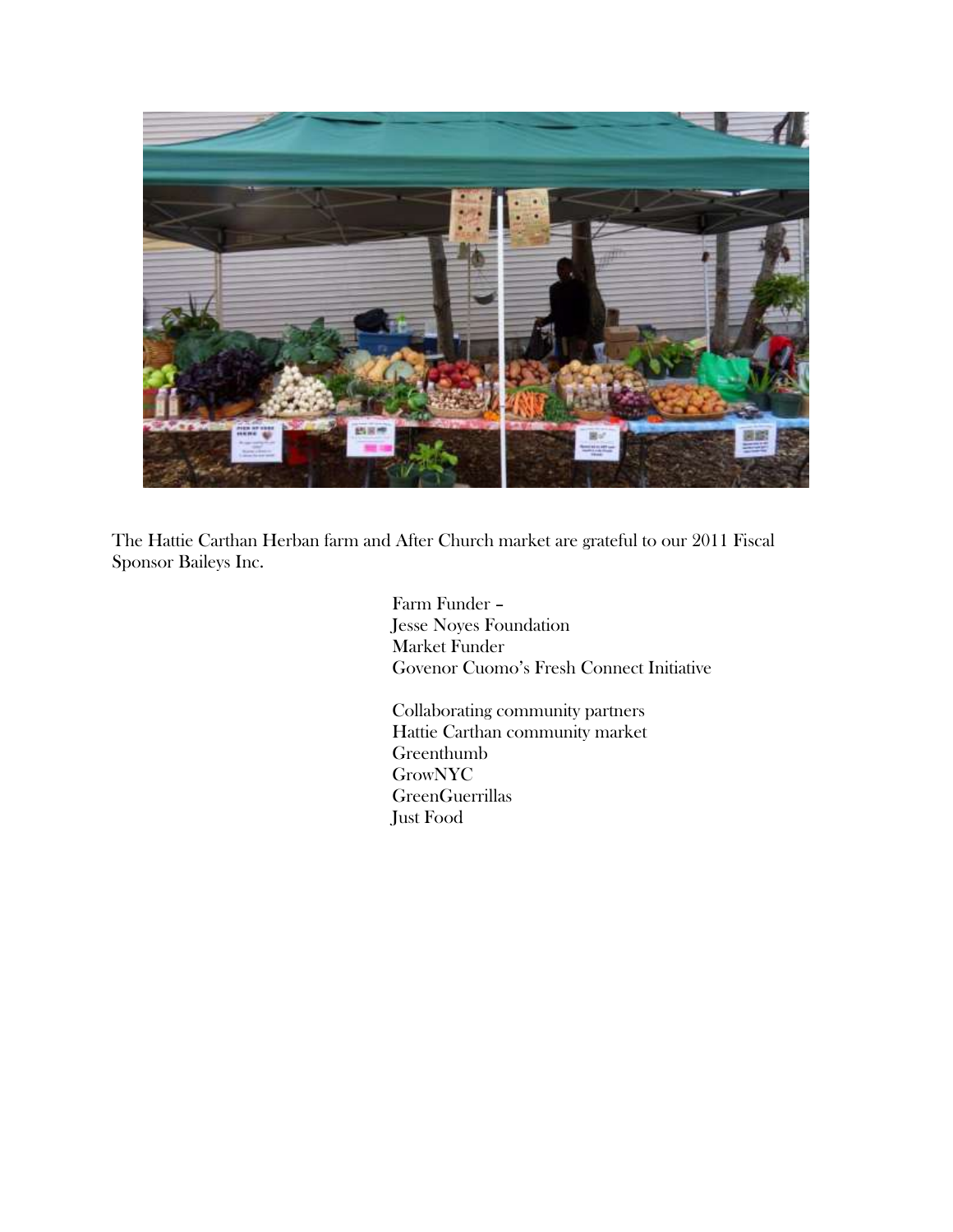#### 2011 Hattie Carthan "After Church" Farmers Market Season Highlights

2011 was a year of tremendous growth for the Hattie Carthan Community Farmers Market in Bedford-Stuyvesant, with the transformation of a derelict lot into a thriving small-scale urban farm and the creation of a new Sunday farmers market. The new farm project was spearheaded by urban farmer Yonnette Fleming who signed the license in March 2011. Fleming and two volunteers, broke ground at 49 Van Buren St. on May  $15^{\text{th}}$  2011. By the end of the month the lot was cleared of invasive weeds and debris and rejuvenated with nutrient rich compost. Plant starts provided by the Hattie Carthan greenhouse, GrowNYC, Green Guerillas and NYRP were put into the ground immediately and our farm began to take shape in a whirlwind of energy. The holistic design and energetic wholeness of the farm reflect the ingenuity and brilliance of its principle designer, Ms. Fleming, whose influence is most prominently seen in the centerpiece herb labyrinth encircled by 40 "grow-bags" housing a plethora of plants, vegetables, herbs and fruits. The Hattie Carthan herban farm is grateful to Greenthumb NYC, GrowNYC , Green Guerillas and NYRP for their invaluable support in the creation of this farm.



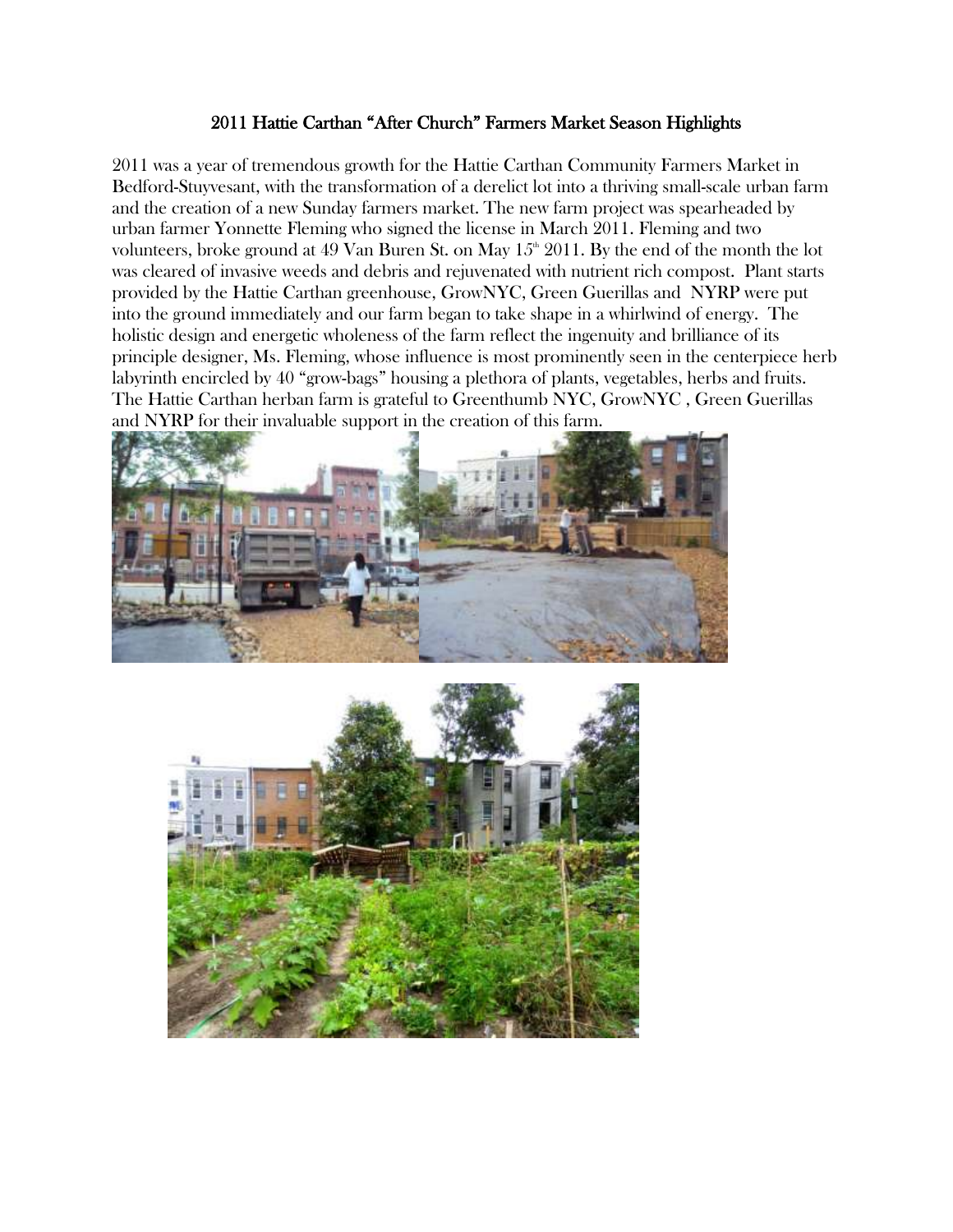#### Hattie Carthan Urban Agriculture Corps – engaging youths on the farm

The farm naturally became a place of learning for the Urban Agriculture Youth Corps, which took a lead role in shaping its new landscape, and a living example of local, sustainable food production for enthusiastic community members and volunteers. By July the earth was bearing gifts in the form of giant heirloom tomatoes, dazzling cherry tomatoes, shiny collards, rattlesnake beans, and many other varieties of fruits, vegetables and herbs. In the farm's inaugural season, we grew over 30 varieties of fruits and vegetables as well as 81 varieties of herbs. The new farm has distributed over 10,000 pounds of produce. This produce was primarily distributed through our Fresh Connect "After Church" Farmers Market, which was unveiled at the Herban Farm on July 31st and open to the community every Sunday from 1-6PM until November  $20^{\circ}$ .

The "After Church" market supplies residents with fresh, local, culturally appropriate, chemical free food, something that we believe is a fundamental human right. Growing and distributing food directly to the plates of community residents greatly reduces the communities' environmental impact through carbon emissions. It also assures secure access to healthy, nutritious food in an increasingly insecure corporate food system in which food access is dictated by capital interests, not human need, and hunger is pervasive, especially among farmers and peasants. The market distributed approximately 6000 pounds of fruits, vegetables, herbs and value added products to the community, all grown or produced locally. Alternative forms of payment, such as EBT/Food Stamps, WIC, SFMNP, Healthbucks and Freshchecks, were readily accepted and promoted at the market.

#### Cooking demos and health education in the market:

In conjunction with direct food distribution, the market provided a series of culturally appropriate and relevant health education workshops and cooking demonstrations. Over the season the market hosted 6 cooking demonstrations, 4 herbal and health education workshops utilizing herbs from the farm and a 3 part community composting series, after which residents began a compost dropoff program at the market. In addition, the market offers residents a space in which they can share experiences, knowledge and culture through good food and cross racial, age and socio-economic divides. In October, the farm was recognized as a leader in urban agriculture by the Black Urban Farmers Conference and included on the conference tour. Despite the erratic weather patterns, the market finished the season strong with a November Pumpkin Festival and a grand closing ceremony. The Urban Agriculture Youth Corps, which has quadrupled in size since last season, took center stage at the closing ceremony leading farm tours, selling in market, giving cooking demonstrations and engaging youths, parents and visitors in healthy food discussions.

#### Food Distribution – Reducing the carbon footprint of foods sold in our market

From July 31 $^{\circ}$  to November  $20^{\circ}$  the "After Church" Farmers Market distributed approximately 6000 pounds of fruits, vegetables, herbs, eggs and value added products to the Bedford Stuyvesant community. The market offered a wide range of local fruits, vegetables and herbs with over 100 varieties of produce on display over the course of the season. The market was coordinated by Kenta Darley-Usmar and staffed by community volunteers and Hattie Carthan Urban agriculture youth. All of the food distributed in the market was grown or produced locally (within 150 miles of Brooklyn) without the use of chemical pesticides or fertilizers. On average, food in the United States travels 1500 miles from farm to plate and fossil fuels are burned at every step of that journey, contributing to global warming and the further destruction of our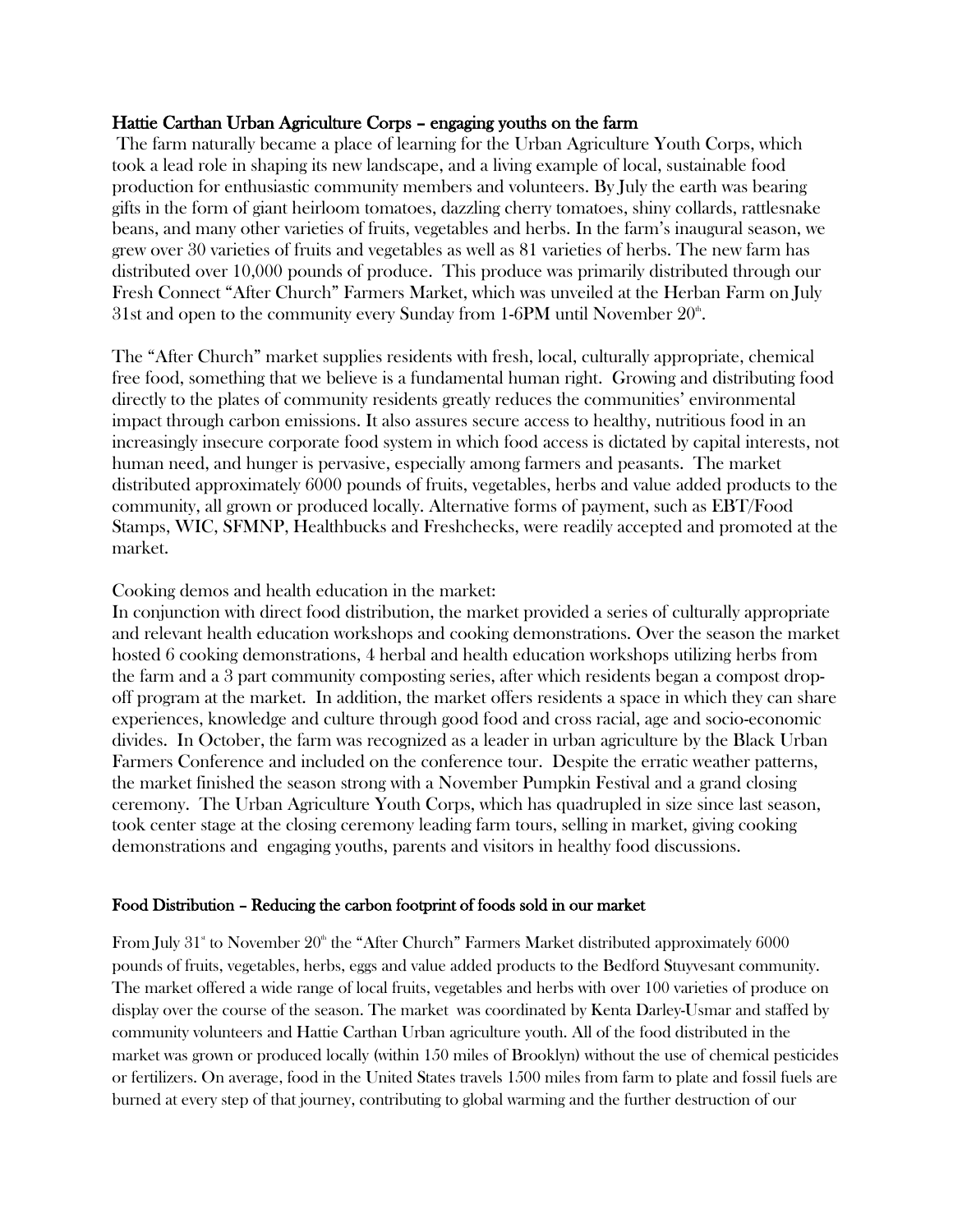natural environment. By only supporting local farmers and farms, the "After Church" market greatly reduces the communities' impact on the environment while also supporting sustainable food production that does not rely on massive amounts of fossil fuels, machinery, pesticides, chemical fertilizers and corporate interests.



Hattie Carthan grown produce on display at the "After Church" Market

#### Where does our food come from?

The produce distributed at the "After Church" Market comes from different food production sources: the Hattie Carthan Herban Farm in Bedford Stuyvesant, Brooklyn, The Hattie Carthan garden, Migliorelli Farm, J. Glebocki Farm and Red Jacket Orchard in New York State and Lancaster Farm Fresh Cooperative in Pennsylvania. The newly formed Herban Farm, envisioned and designed by urban farmer Yonnette Fleming, provided over 600 pounds of fruits, vegetables and herbs for distribution in the "After Church" Market. Given that the market is physically located on the Herban Farm, the produce harvested by volunteers and the Urban Agriculture Youth Corps from the farm on a weekly basis and distributed in the market had a carbon footprint of zero.

Over 30 varieties of fruits and vegetables were harvested from the farm for distribution in the market, including 124 lbs of heirloom tomatoes, 52 lbs of cherry tomatoes, 104 bunches of collards, 60 lbs of butternut squash, 70 lbs of green peppers and 65 lbs of Italian eggplant. The farm is also home to 81 varieties of herbs and an exquisite centerpiece herb labyrinth. The farm provided over 100 bunches of herbs for distribution in the market, including sage, Russian sage, rosemary, anise hyssop, peppermint, spearmint, Spanish thyme, leaf of life, bitter melon, lavender, thai basil, Italian basil, epazote, parsley, cilantro, lovage and aloe, among many others. The market also distributed 50 dozen local, fresh eggs from the Hattie Carthan flock, housed in two chicken coops at the Hattie Carthan Community Garden.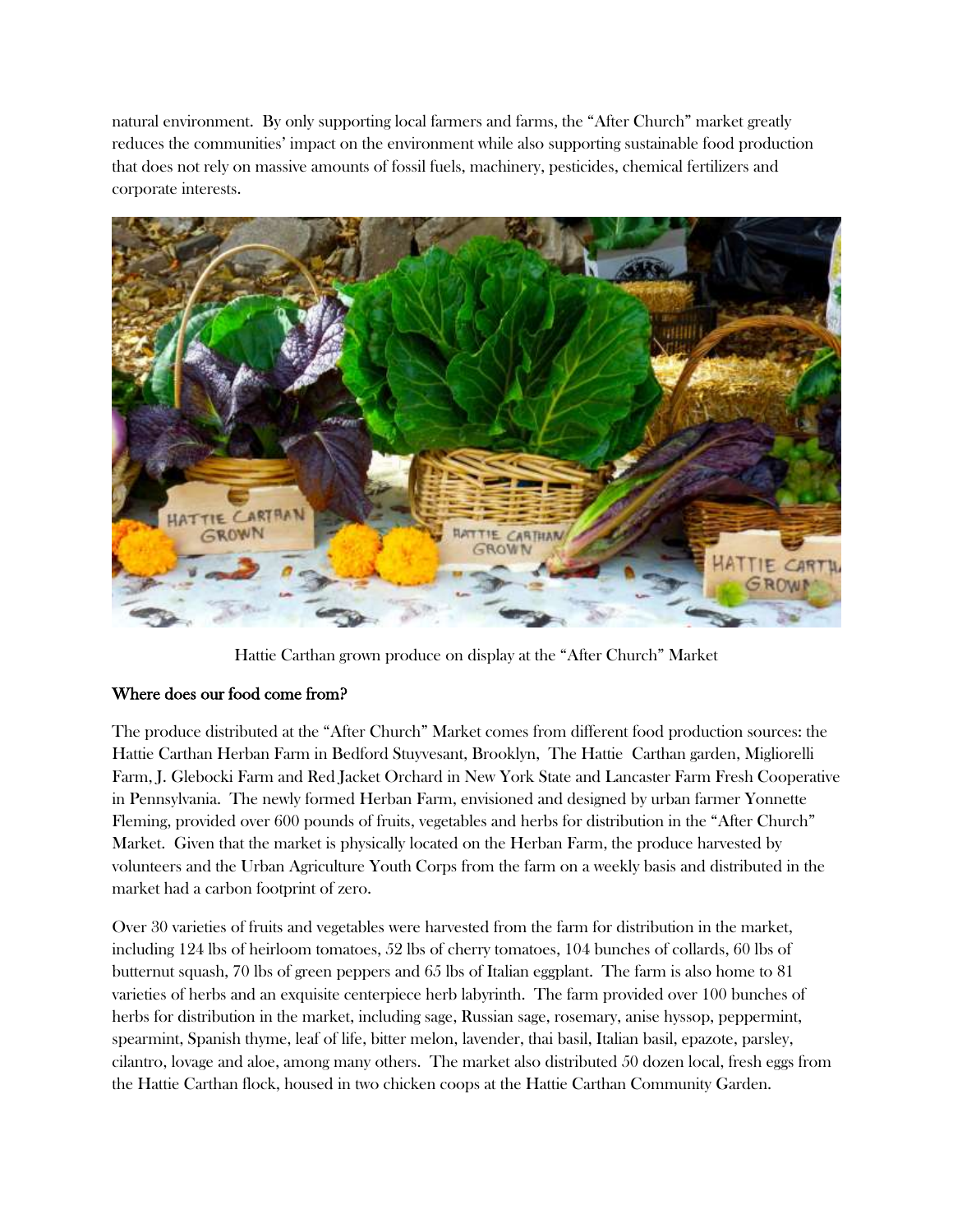Produce from the Herban Farm was supplemented in the market by locally grown produce from family owned rural farms in New York State and Pennsylvania. Over 5000 lbs and 80 varieties of local fruits, vegetables and value added products from Migliorelli Farm, J. Glebocki Farm, Lancaster Farm Fresh Cooperative and Red Jacket Orchard were distributed in the market. Popular items with local residents included lacinato kale, raw honey, baby bok choy, donut peaches, sugar plums, corn, apples, okra and sweet potatoes.

The "After Church" Market supports local rural family-farms as they produce a high quality, chemical free product grown with minimal fossil fuel input. They also form an important part of our local sustainable food system which is increasingly under threat from corporate concentration and monopolization. The connection of small-scale rural farms and emerging urban farms is a key element to creating a local food system that is sustainable, sovereign and secure.



Hattie Carthan Urban Agriculture Youth Corps member Kyle Murphy and volunteer Denory Lawrence with a customer

At the end of every market, perishable fruits, vegetables and herbs were donated to Urban Agriculture Youth Corps members and volunteers. Large donations of produce were also made to local churches and community organizations.

#### **2011 Market Events and Promotions**

The 2011 season at the Hattie Carthan After Church market Community Farmers' Market was packed with workshops and events to promote community health, unity, and cultural celebration. Uring these years, much promotional efforts are required to establish a new market. Since our new market was created late in the season, government maps did not show the new market as a healthy shopping option for community residents. The market held four large scale events, which included the opening and closing ceremonies, a pumpkin festival and day of the Dead live altar exhibit. In 2012, the market will host movie nights on the farm to educate and empower community residents about food and farm issues. The market will also continue seasonal observances on the farm and will produce a teaching herbal festival in order to attract and link herbal communities to the work of the new herb farm. All of the events in the market this year showcased entertainment such as live music or spoken word, These events put the spotlight on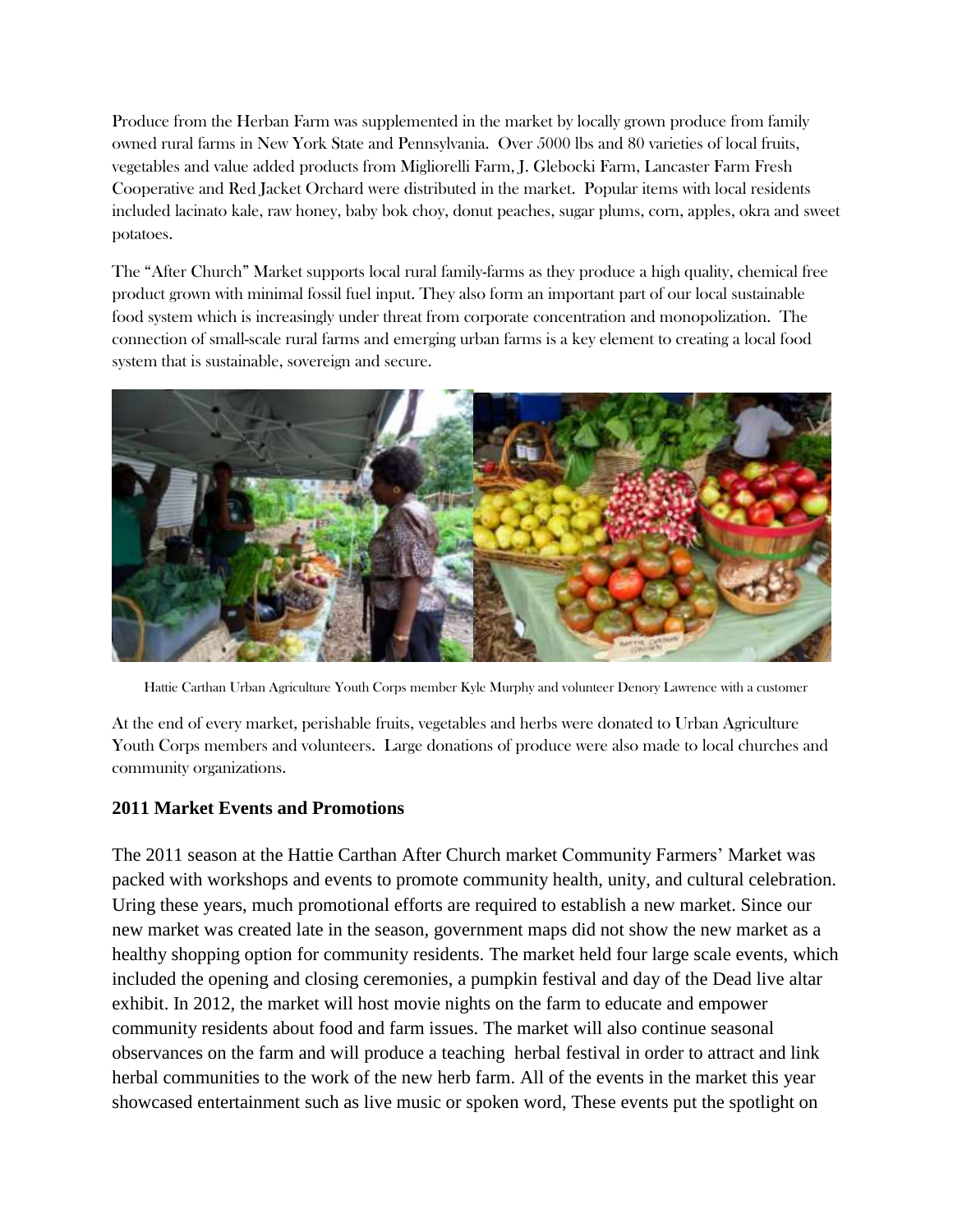local food and health issues and generated an increase in foot traffic through the Market. Market events also gave us the fodder for promotions to create awareness of, and interest in our Market. They also presented the opportunity to bring together a culmination of methods to educate about food, health and community issues.





#### Value added products from the garden/farm:

In addition to fresh fruits, vegetables and herbs, the market offered residents a variety of locally handcrafted value added products. This included an assortment of fruit wines made by longtime Hattie Carthan Gardener Mr. Simmons. Jams, honey and preserves were provided from Lancaster Cooperative, PA and a host of herbal value added products were created by plant medicine practitioner and resident farmer Yonnette Fleming.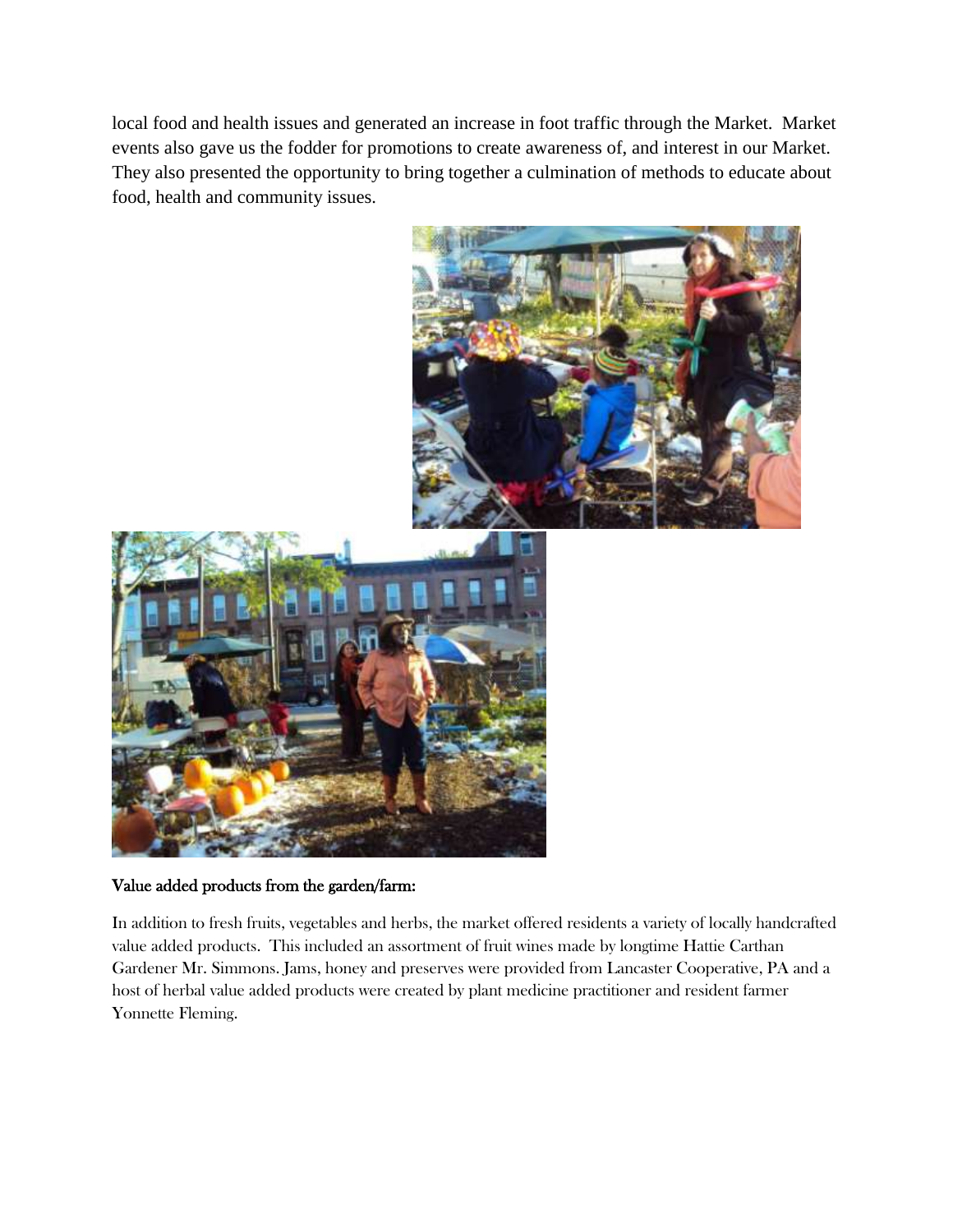

Local handcrafted wines, herbal vinegars, pickles and more in the market

The market was established with the ability to accept EBT/food stamps, WIC checks, SFMNP checks, DOHMH healthbucks and Fresh Connect "fresh checks" as alternative forms of payment. These programs increase access to fresh and nutritious food to a larger cross-section of the community and help lessen economic barriers to healthy food options. Residents who purchased items from the market with EBT/food stamps received a \$2 fresh check coupon for every \$5 they spent, this meant that residents and families using EBT for their fresh food purchases received 40% more for their money. Alternative forms of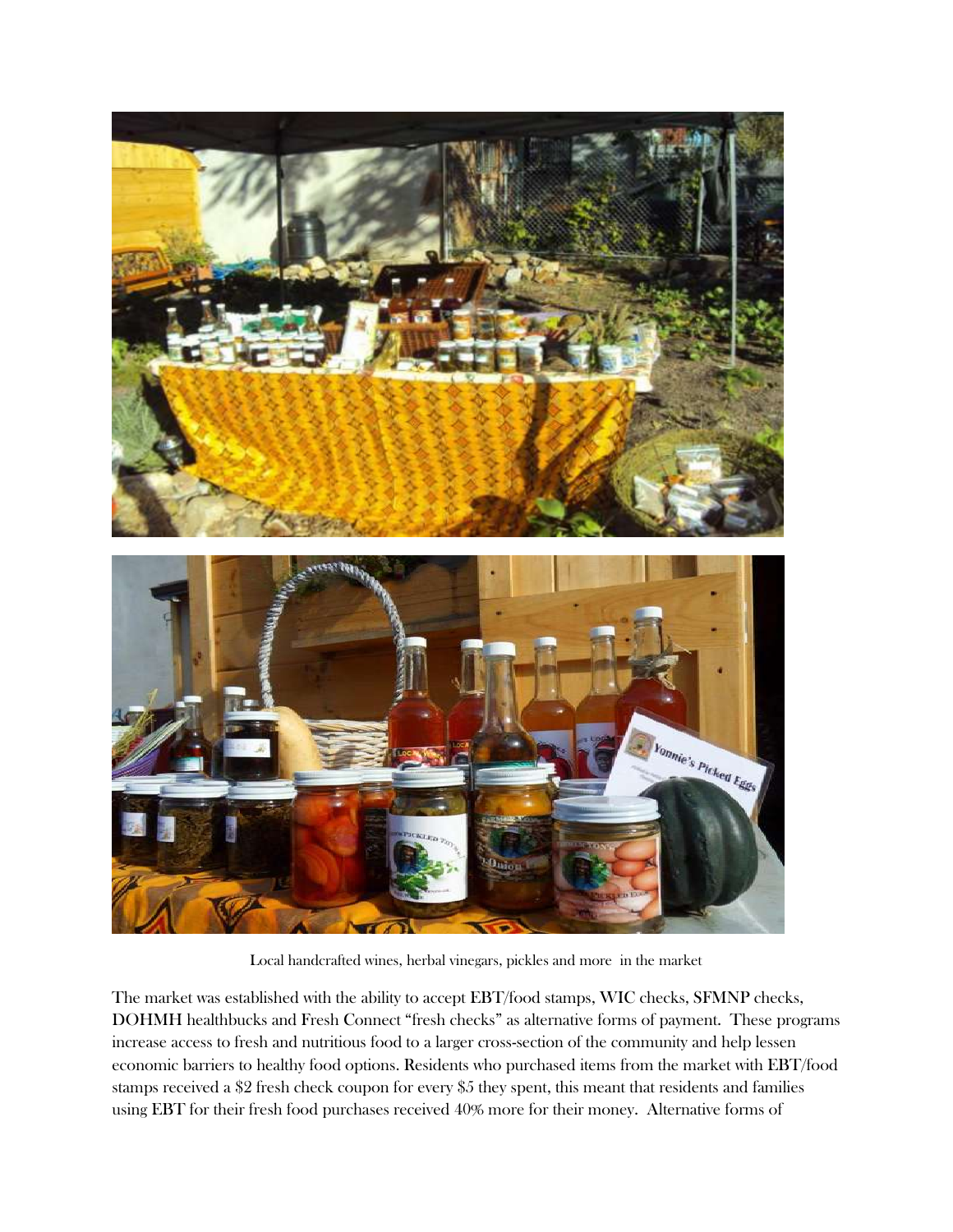payment accounted for 20% of total sales in the market. The market will work to grow participation in these alternative payment programs next season by ramping up outreach and promotion at community centers (especially those with health-based programming), neighborhood block associations and local churches. The market is also listed in governmental agencies such as the NYC Department of Health and Mental Hygiene and the Department of Agriculture and Market.

In 2012 the "After Church" market will widely promote the "Weekly Mixed Basket Program" in order to establish a strong group of residents that look to the market as their primary source of fruits, vegetables, eggs and herbs while creating a more profound relationship with their local urban farm and farmers. The Mixed Basket Program gives residents the option of picking up a weekly produce basket with a prepared combination of at least 5 varieties of fruits and vegetables, herbs and eggs at a reduced cost. Like all the produce in the market, the produce offered in the basket is locally grown and chemical free. Unlike a traditional CSA (community supported agriculture) model of food distribution, the basket program requires no large payment upfront. Food distribution programs, like CSAs, with a large upfront payment for the entire year may be economically impossible for low income resident and a serious barrier to sustained and secure food access. Recognizing this barrier, the Mixed Basket Program offers a monthly payment system that is both affordable and cost-effective. The basket program will be an important source of community support for the market, build a stronger relationship with customers and provide a valuable service not otherwise available locally.

#### Inviting Youths into the kitchen –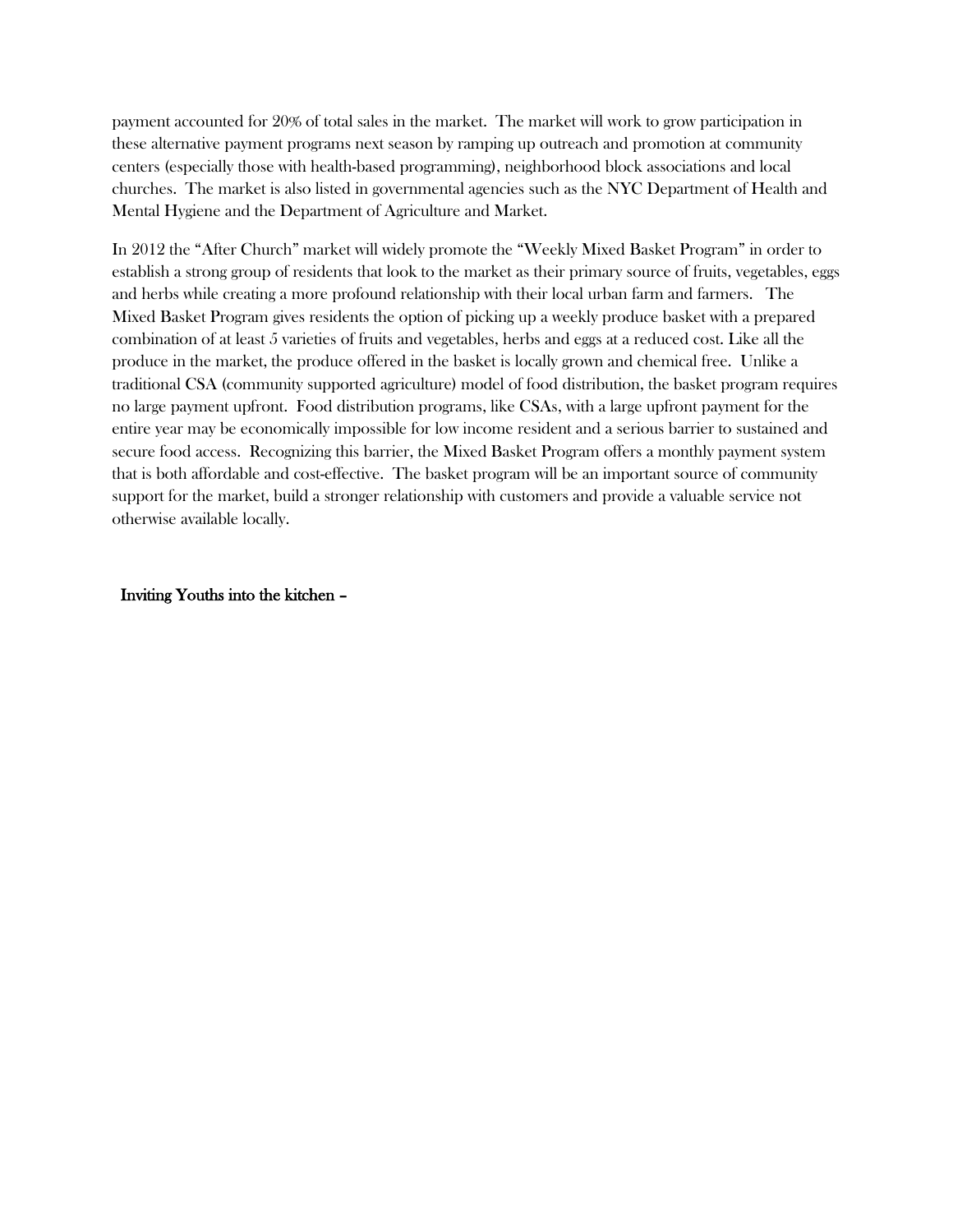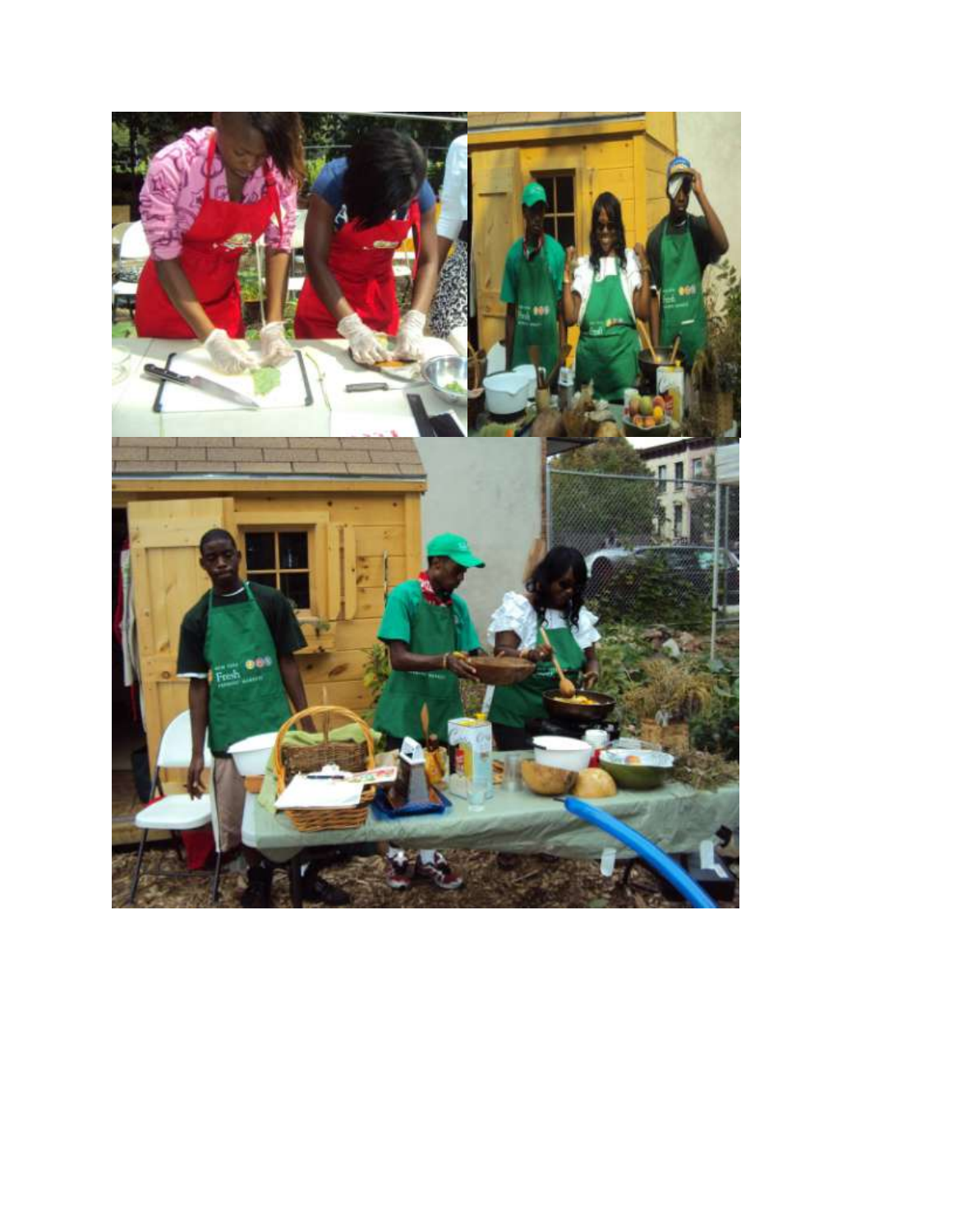

The Hattie Carthan "After Church" Market and Herban Farm are living examples of sustainable food production and distribution within a food system that is unsustainable and destructive in its very definition. Building on the fact that the market and farm themselves serve as organic educational models of local sustainable urban agriculture, residents were offered a variety of health and food education workshops over the course of the season. The health and food education workshops took place during market hours and at the heart of the farm so residents were immersed in the space, surrounded by the earth and able to connect the education with real life experience. Over the season 10cooking demonstrations were offered to residents utilizing fruits, vegetables and herbs from the market and discussing the history, nutritional value and preparation of the produce. Cooking demonstrations were led by longtime Just Food educator Yonnette Fleming and Organic Soul Chef Madea .

Soul Chef Madea also worked alongside Fleming to deliver a larger cooking series to help youth learn to engage community residents and youths around food. Lessons in food safety,knife skills, food preparation and food identification helped our youths to add depth, knowledge and skill to their work handling and demonstrating healthy food preparation. Using herbs grown from the farm, Yonnette Fleming, plant medicine practitioner/urban farmer cooking demonstrations that help community members understand how to utilize herbs in their diet for health and explored the endless culinary options herbs present us with and some of their powerful medicinal properties. Ms. Fleming, also a strong advocate of culturally appropriate food programming and education, offered the community a number of cooking demonstrations using culinary styles, flavors and food that aligned with the cultural background of community residents. In addition, Ms. Fleming offered residents hands-on lessons on how to preserve the herbal harvest for the winter and how to "winterize" oneself with herbs, using herbs to protect from winter colds, chronic pains, flus, seasonal depression and other cold weather ailments. The education came full-circle at the November  $20<sup>th</sup>$  closing ceremony when a group of youths from the Urban Agriculture Youth Corps led a seasonal cooking demonstration for community residents utilizing herbs. The youths, who volunteered themselves for the event, utilized the skills, knowledge and experience they had acquired over the season to educate market goers on the preparation of sage sweet potatoes.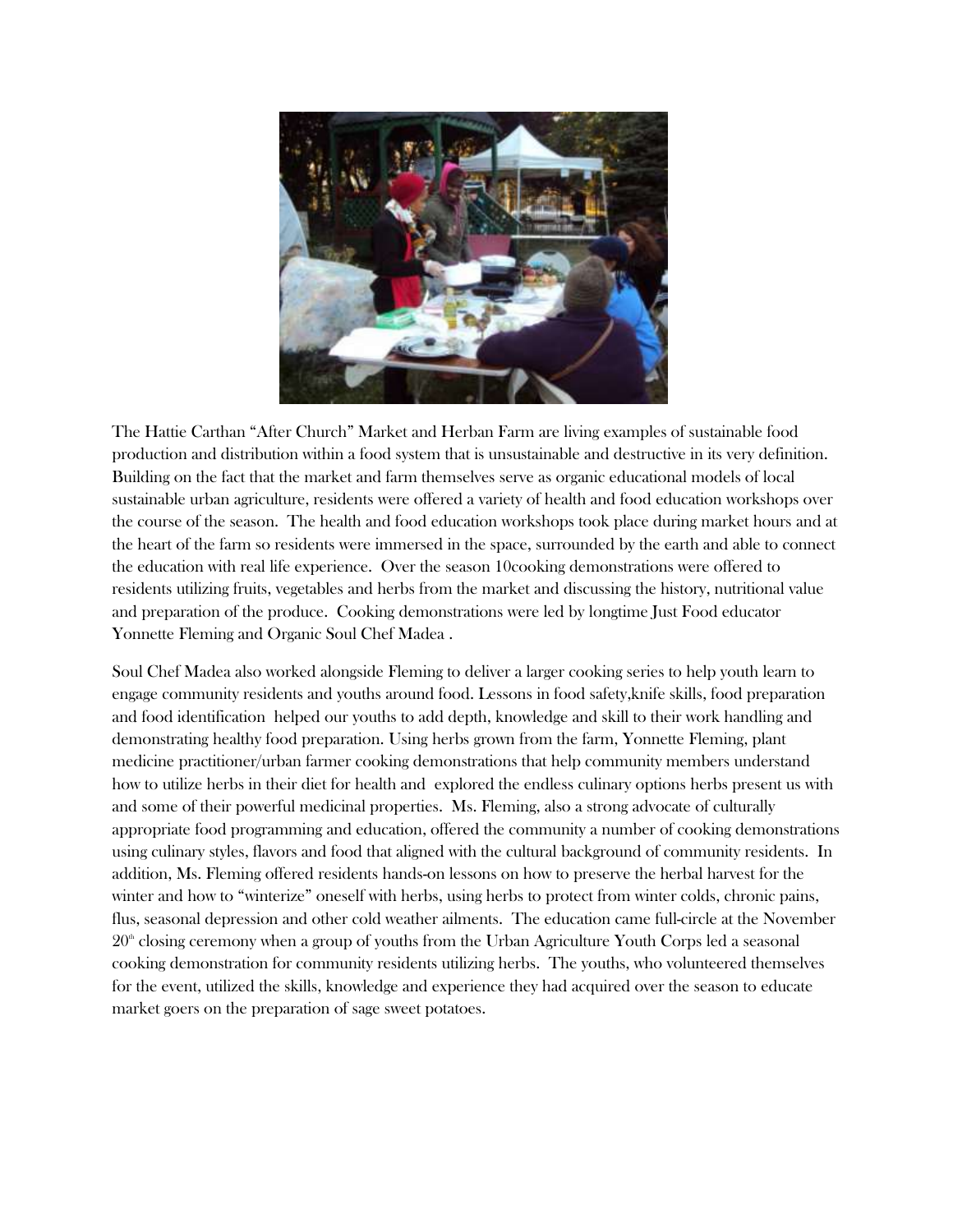

The market also provided community residents with a 3-part composting workshop series with master composters Solita Stevens and Yonnette Fleming . In the first installment of the series residents learnt about the science of decomposition and the elements of a healthy compost system. At the end of the workshop residents were given a 5 gallon bucket with a sealed lid in order to start collecting organic food waste and began dropping of the buckets every Sunday at the market. Residents also learnt about t working with worms as decomposers and together the group built a simple worm-bin which could be used in the home.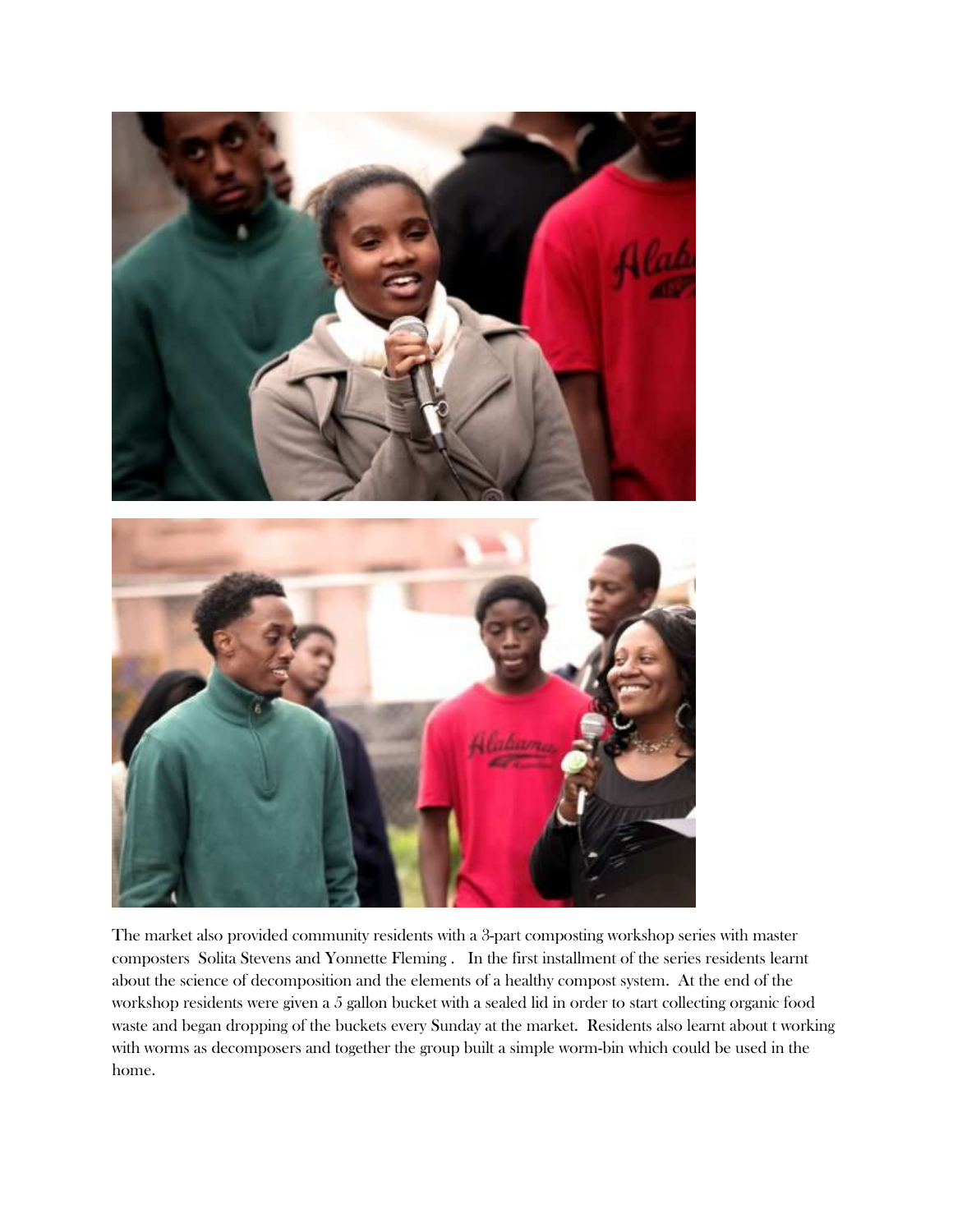



#### Community Compost Drop-Off

The "After Church" market accepted organic food scraps from the community every market Sunday and processed those materials in a 3-bin hot pile compost system. The composting process was overseen by Master Composters Yonnette Fleming and Kenta Darley-Usmar and also used as a hands-on educational tool for the Urban Agriculture Youth Corps and volunteers. The end result is a nutrient rich soil amendment which is turned back into the soil on the farm. By producing compost from the communities' organic waste we are creating a closed loop system of food production and able to replenish the soil without chemical fertilizers. The market collected an average of four 5-gallon buckets of compost each market and a total of approximately 1200 lbs over the course of the season.



Compost Windrow on the farm